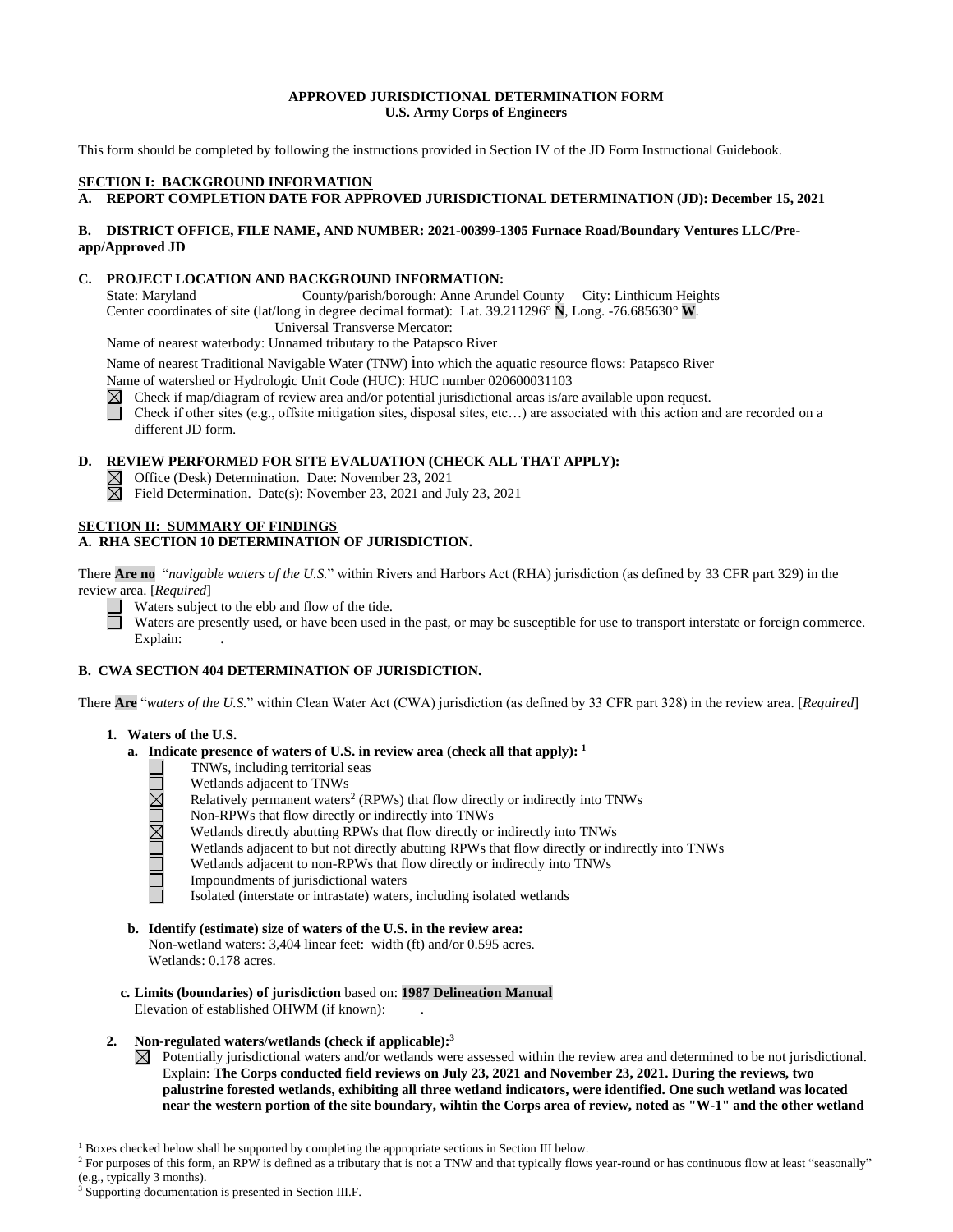**was located near the northern portion of the site boundary, within the Corps area of review, noted as "W-3". During the Corps site visits, there was no evidence of a connection surface flow or other hydrologic connection from the wetland systems to other waters of the U.S. Therefore, the palustrine forested wetlands "W-1"and "W-3" are determined to be non-Federally regulated, isolated intrastate waters. Within the Fourth District states, that includes Maryland, isolated waters are not Federally regulated due to the United States v. James J. Wilson case. That is, 33 CFR 328.3(a)(3) has been removed from the Corps regulation in the Forth Circuit. In conclusion, the two isolated wetlands at this site are not Federally regulated**.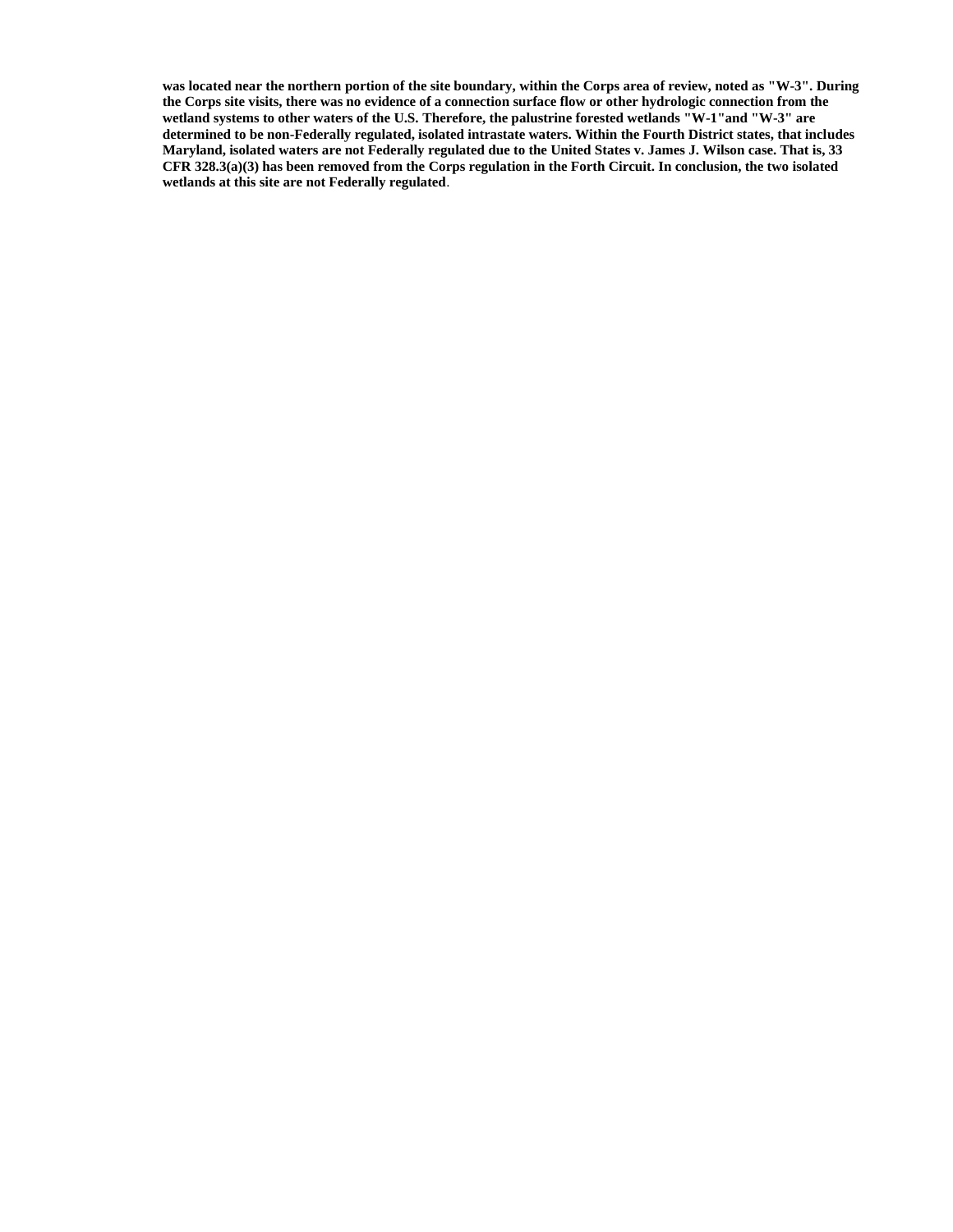## **SECTION III: CWA ANALYSIS**

#### **A. TNWs AND WETLANDS ADJACENT TO TNWs**

**The agencies will assert jurisdiction over TNWs and wetlands adjacent to TNWs. If the aquatic resource is a TNW, complete Section III.A.1 and Section III.D.1. only; if the aquatic resource is a wetland adjacent to a TNW, complete Sections III.A.1 and 2 and Section III.D.1.; otherwise, see Section III.B below**.

**1. TNW** 

Identify TNW: .

Summarize rationale supporting determination: .

#### **2. Wetland adjacent to TNW**

Summarize rationale supporting conclusion that wetland is "adjacent": .

# **B. CHARACTERISTICS OF TRIBUTARY (THAT IS NOT A TNW) AND ITS ADJACENT WETLANDS (IF ANY):**

**This section summarizes information regarding characteristics of the tributary and its adjacent wetlands, if any, and it helps determine whether or not the standards for jurisdiction established under Rapanos have been met.** 

**The agencies will assert jurisdiction over non-navigable tributaries of TNWs where the tributaries are "relatively permanent waters" (RPWs), i.e. tributaries that typically flow year-round or have continuous flow at least seasonally (e.g., typically 3 months). A wetland that directly abuts an RPW is also jurisdictional. If the aquatic resource is not a TNW, but has year-round (perennial) flow, skip to Section III.D.2. If the aquatic resource is a wetland directly abutting a tributary with perennial flow, skip to Section III.D.4.**

**A wetland that is adjacent to but that does not directly abut an RPW requires a significant nexus evaluation. Corps districts and EPA regions will include in the record any available information that documents the existence of a significant nexus between a relatively permanent tributary that is not perennial (and its adjacent wetlands if any) and a traditional navigable water, even though a significant nexus finding is not required as a matter of law.**

**If the waterbody 4 is not an RPW, or a wetland directly abutting an RPW, a JD will require additional data to determine if the waterbody has a significant nexus with a TNW. If the tributary has adjacent wetlands, the significant nexus evaluation must consider the tributary in combination with all of its adjacent wetlands. This significant nexus evaluation that combines, for analytical purposes, the tributary and all of its adjacent wetlands is used whether the review area identified in the JD request is the tributary, or its adjacent wetlands, or both. If the JD covers a tributary with adjacent wetlands, complete Section III.B.1 for the tributary, Section III.B.2 for any onsite wetlands, and Section III.B.3 for all wetlands adjacent to that tributary, both onsite and offsite. The determination whether a significant nexus exists is determined in Section III.C below.**

**1. Characteristics of non-TNWs that flow directly or indirectly into TNW**

**(i) General Area Conditions:** Watershed size: 160 **acres** Drainage area: 160 **acres** Average annual rainfall: 43.2 inches Average annual snowfall: inches

# **(ii) Physical Characteristics:**

(a) Relationship with TNW:  $\boxtimes$  Tributary flows directly into TNW. Tributary flows through **Pick List** tributaries before entering TNW.

Project waters are **5-10** river miles from TNW. Project waters are **1 (or less)** river miles from RPW. Project waters are **2-5** aerial (straight) miles from TNW. Project waters are **1 (or less)** aerial (straight) miles from RPW. Project waters cross or serve as state boundaries. Explain:

Identify flow route to TNW<sup>5</sup>: Tributary S-5 flows from a palustrine forested wetland, "W-4", into tributary S-2, near the northernmost portion of the Corps area of review. Tributary S-4 flows from a palustrine forested wetland, "W-6", into

<sup>4</sup> Note that the Instructional Guidebook contains additional information regarding swales, ditches, washes, and erosional features generally and in the arid West.

<sup>5</sup> Flow route can be described by identifying, e.g., tributary a, which flows through the review area, to flow into tributary b, which then flows into TNW.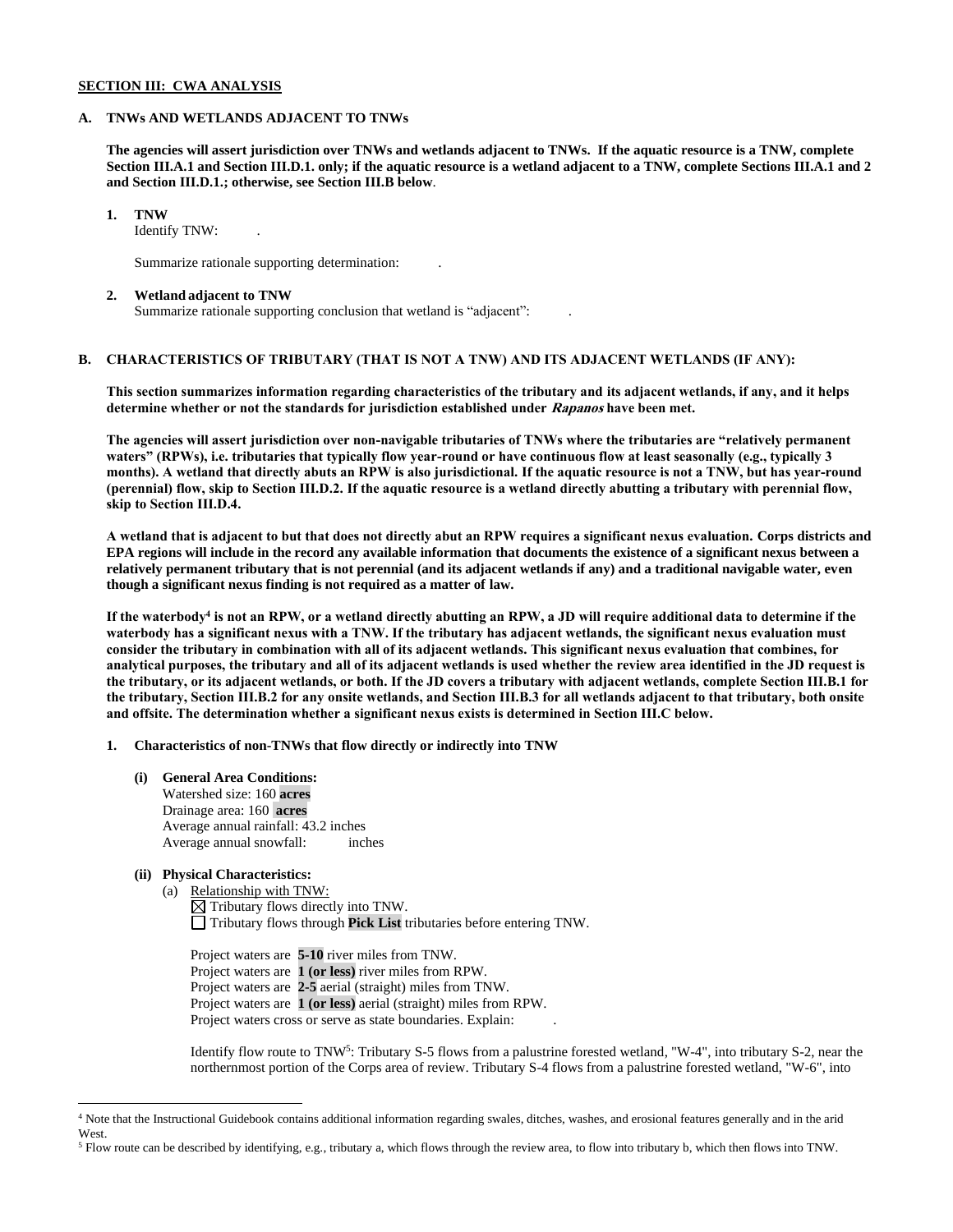tributary S-2, near the northern portion of the Corps area of review. Tributaries S-3 and S-2 flow into the review area near the western portion of the Corps area of review, then flow into tributary S-1 near the northern portion of the Corps area of review . Tributary S-1 flows into the Patapsco River. The portion of the Patapsco River where Tributary 1 joins is not a TNW, however, the Patapsco River does become a TNW off-site, about river 5 miles from the confluence of Tributary 1 and the Patapsco River.

Tributary stream order, if known: 2<sup>nd</sup> order.

(b) General Tributary Characteristics (check all that apply):

| <b>Tributary</b> is: |  |
|----------------------|--|
|----------------------|--|

**⊠** Natural Artificial (man-made). Explain: .

 $\boxtimes$  Manipulated (man-altered). Explain: There is a culvert at the confluence of Tributary S-3 and S-

2, within the area of review.

.

**Tributary** properties with respect to top of bank (estimate): Average width: 6 feet Average depth: < 1 feet Average side slopes: **2:1.**  Primary tributary substrate composition (check all that apply):<br>  $\Box$  Silts  $\boxtimes$  Sands Concrete  $\Box$  Cobbles  $\Box$  Gravel  $\Box$  Muck Bedrock Vegetation. Type/% cover:  $\Box$  Other. Explain: Tributary condition/stability [e.g., highly eroding, sloughing banks]. Explain: Eroding banks. Presence of run/riffle/pool complexes. Explain: Tributary geometry: **Meandering** Tributary gradient (approximate average slope): %  $(c)$  Flow: Tributary provides for: **Seasonal flow** Estimate average number of flow events in review area/year: **20 (or greater)** Describe flow regime: intermittent flow greater than 3 months. Other information on duration and volume: Flow was observed in the tributary during both site visits, in July and November. Corps observed groundwater flow into the stream during the July site visit . Surface flow is: **Pick List.** Characteristics: . Subsurface flow: **Pick List**. Explain findings: .  $\Box$  Dye (or other) test performed: Tributary has (check all that apply):  $\boxtimes$  Bed and banks OHWM<sup>6</sup> (check all indicators that apply):  $\boxtimes$  clear, natural line impressed on the bank  $\boxtimes$  the presence of litter and debris  $\boxtimes$  changes in the character of soil destruction of terrestrial vegetation  $\Box$  shelving the presence of wrack line  $\Box$  vegetation matted down, bent, or absent  $\Box$  sediment sorting  $\boxtimes$  leaf litter disturbed or washed away  $\qquad \qquad \square$  scour  $\boxtimes$  sediment deposition  $\boxtimes$  sediment deposition multiple observed or predicted flow events water staining abrupt change in plant community  $\Box$  other (list): Discontinuous OHWM.<sup>7</sup> Explain: . If factors other than the OHWM were used to determine lateral extent of CWA jurisdiction (check all that apply):  $\Box$  High Tide Line indicated by:  $\Box$  Mean High Water Mark indicated by:  $\Box$  oil or scum line along shore objects  $\Box$  survey to available datum;  $\Box$  fine shell or debris deposits (foreshore)  $\Box$  physical markings;

 $\Box$  tidal gauges

physical markings/characteristics vegetation lines/changes in vegetation types.

<sup>&</sup>lt;sup>6</sup>A natural or man-made discontinuity in the OHWM does not necessarily sever jurisdiction (e.g., where the stream temporarily flows underground, or where the OHWM has been removed by development or agricultural practices). Where there is a break in the OHWM that is unrelated to the waterbody's flow regime (e.g., flow over a rock outcrop or through a culvert), the agencies will look for indicators of flow above and below the break. 7 Ibid.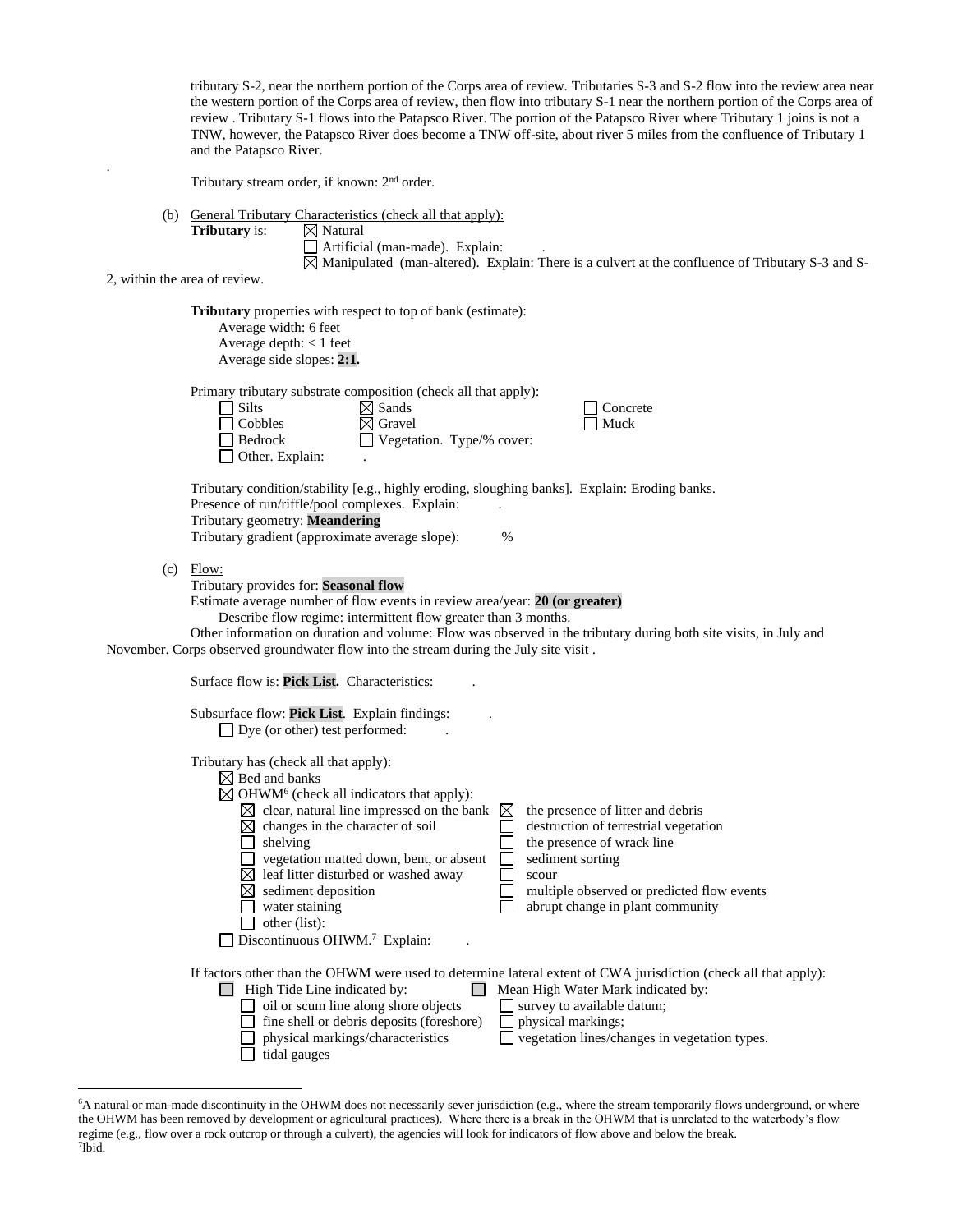other (list):

# **(iii) Chemical Characteristics:**

Characterize tributary (e.g., water color is clear, discolored, oily film; water quality; general watershed characteristics, etc.). Explain: Water color is clear. Watershed contains approximately 50% impervious areas. Identify specific pollutants, if known: Unknown.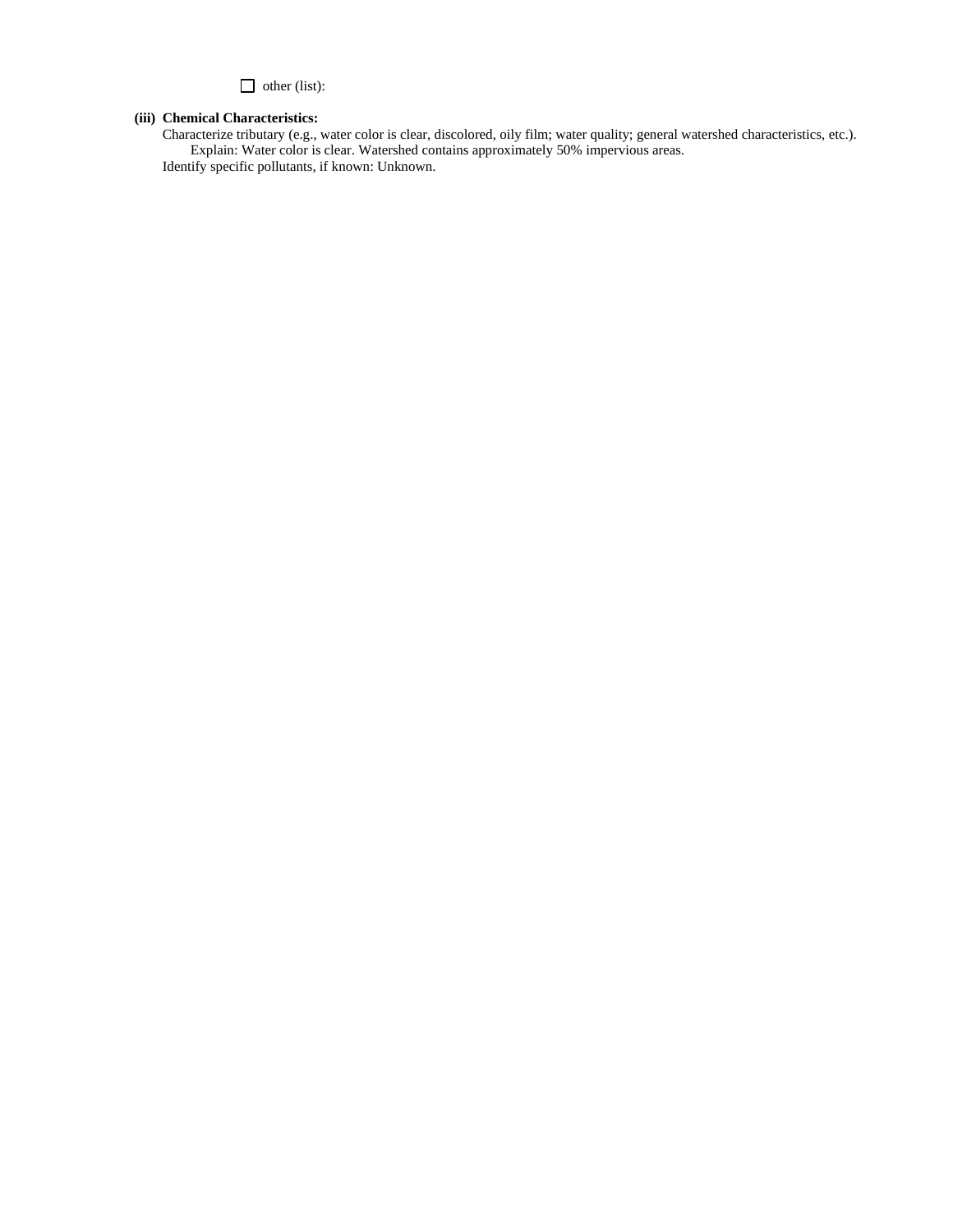# **(iv) Biological Characteristics. Channel supports (check all that apply):**

- $\boxtimes$  Riparian corridor. Characteristics (type, average width): forested riparian corridor.
- Wetland fringe. Characteristics:
- $\boxtimes$  Habitat for:
	- Federally Listed species. Explain findings: .
	- Fish/spawn areas. Explain findings:
	- Other environmentally-sensitive species. Explain findings: .
	- $\boxtimes$  Aquatic/wildlife diversity. Explain findings: Habitat for benthic macroinvertebrates.

## **2. Characteristics of wetlands adjacent to non-TNW that flow directly or indirectly into TNW**

#### **(i) Physical Characteristics:**

- (a) General Wetland Characteristics: Properties: Wetland size:0.178 acres Wetland type. Explain: PFO. Wetland quality. Explain: Project wetlands cross or serve as state boundaries. Explain: .
- (b) General Flow Relationship with Non-TNW:

Flow is: **Intermittent flow**. Explain: Wetlands labeled "W-2", "W-4", "W-5",and "W-6" contribute flow to the tributiaries they abutt .

> Surface flow is**: Overland sheetflow**  Characteristics: .

Subsurface flow: **Pick List**. Explain findings: . □ Dye (or other) test performed:

(c) Wetland Adjacency Determination with Non-TNW:

- $\boxtimes$  Directly abutting
- $\Box$  Not directly abutting
	- Discrete wetland hydrologic connection. Explain:
	- Ecological connection. Explain:
	- $\Box$  Separated by berm/barrier. Explain:
- (d) Proximity (Relationship) to TNW

Project wetlands are **5-10** river miles from TNW. Project waters are **2-5** aerial (straight) miles from TNW. Flow is from: **Wetland to navigable waters.** Estimate approximate location of wetland as within the **Pick List** floodplain.

#### **(ii) Chemical Characteristics:**

Characterize wetland system (e.g., water color is clear, brown, oil film on surface; water quality; general watershed characteristics; etc.). Explain: water color clear. Identify specific pollutants, if known: Unknown.

**(iii) Biological Characteristics. Wetland supports (check all that apply):**

 $\boxtimes$  Riparian buffer. Characteristics (type, average width):

 $\boxtimes$  Vegetation type/percent cover. Explain: Forested wetlands comprised of generally facultative and or obligate wetland

- plant species.  $\Box$  Habitat for:
	- Federally Listed species. Explain findings: .
	- Fish/spawn areas. Explain findings: .
	- Other environmentally-sensitive species. Explain findings: .
	- $\boxtimes$  Aquatic/wildlife diversity. Explain findings: Habitat for benthic macroinvertebrates.

# **3. Characteristics of all wetlands adjacent to the tributary (if any)**

All wetland(s) being considered in the cumulative analysis: **4**

Approximately ( 0.178 ) acres in total are being considered in the cumulative analysis.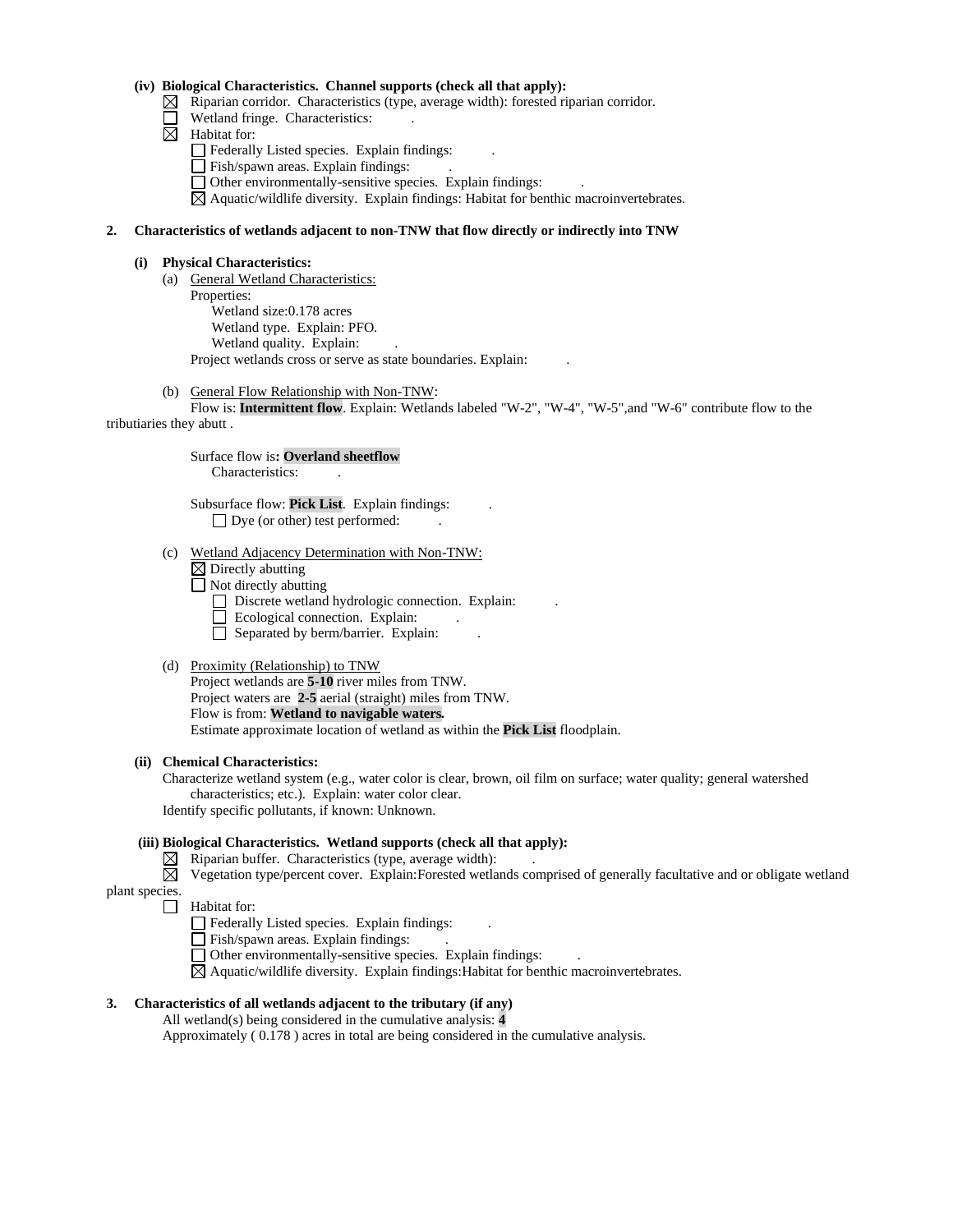## For each wetland, specify the following:

| Directly abuts? $(Y/N)$ | Size (in acres) | Directly abuts? $(Y/N)$ | Size (in acres) |
|-------------------------|-----------------|-------------------------|-----------------|
| v                       | 0.082           |                         |                 |
| v                       | 0.066           |                         |                 |
| v                       | 0.014           |                         |                 |
| v                       | 0.016           |                         |                 |
|                         |                 |                         |                 |

Summarize overall biological, chemical and physical functions being performed: Export of organic matter, export of food resources, nutrient cycling, pollutant trapping, trasnformation, filtering, and transport.

### **C. SIGNIFICANT NEXUS DETERMINATION**

**A significant nexus analysis will assess the flow characteristics and functions of the tributary itself and the functions performed by any wetlands adjacent to the tributary to determine if they significantly affect the chemical, physical, and biological integrity of a TNW. For each of the following situations, a significant nexus exists if the tributary, in combination with all of its adjacent wetlands, has more than a speculative or insubstantial effect on the chemical, physical and/or biological integrity of a TNW. Considerations when evaluating significant nexus include, but are not limited to the volume, duration, and frequency of the flow of water in the tributary and its proximity to a TNW, and the functions performed by the tributary and all its adjacent wetlands. It is not appropriate to determine significant nexus based solely on any specific threshold of distance (e.g. between a tributary and its adjacent wetland or between a tributary and the TNW). Similarly, the fact an adjacent wetland lies within or outside of a floodplain is not solely determinative of significant nexus.** 

#### **Draw connections between the features documented and the effects on the TNW, as identified in the** *Rapanos* **Guidance and discussed in the Instructional Guidebook. Factors to consider include, for example:**

- Does the tributary, in combination with its adjacent wetlands (if any), have the capacity to carry pollutants or flood waters to TNWs, or to reduce the amount of pollutants or flood waters reaching a TNW?
- Does the tributary, in combination with its adjacent wetlands (if any), provide habitat and lifecycle support functions for fish and other species, such as feeding, nesting, spawning, or rearing young for species that are present in the TNW?
- Does the tributary, in combination with its adjacent wetlands (if any), have the capacity to transfer nutrients and organic carbon that support downstream foodwebs?
- Does the tributary, in combination with its adjacent wetlands (if any), have other relationships to the physical, chemical, or biological integrity of the TNW?

#### **Note: the above list of considerations is not inclusive and other functions observed or known to occur should be documented below:**

- **1. Significant nexus findings for non-RPW that has no adjacent wetlands and flows directly or indirectly into TNWs.** Explain findings of presence or absence of significant nexus below, based on the tributary itself, then go to Section III.D: .
- **2. Significant nexus findings for non-RPW and its adjacent wetlands, where the non-RPW flows directly or indirectly into TNWs.** Explain findings of presence or absence of significant nexus below, based on the tributary in combination with all of its adjacent wetlands, then go to Section III.D: .
- **3. Significant nexus findings for wetlands adjacent to an RPW but that do not directly abut the RPW.** Explain findings of presence or absence of significant nexus below, based on the tributary in combination with all of its adjacent wetlands, then go to Section III.D:

## **D. DETERMINATIONS OF JURISDICTIONAL FINDINGS. THE SUBJECT WATERS/WETLANDS ARE (CHECK ALL THAT APPLY):**

- **1. TNWs and Adjacent Wetlands.** Check all that apply and provide size estimates in review area:<br>
TNWs: linear feet width (ft). Or. acres.  $linear feet \t width (ft), Or, \t acres.$ Wetlands adjacent to TNWs: acres.
- **2. RPWs that flow directly or indirectly into TNWs.**
	- Tributaries of TNWs where tributaries typically flow year-round are jurisdictional. Provide data and rationale indicating that tributary is perennial: .
	- $\boxtimes$  Tributaries of TNW where tributaries have continuous flow "seasonally" (e.g., typically three months each year) are jurisdictional. Data supporting this conclusion is provided at Section III.B. Provide rationale indicating that tributary flows seasonally: During both site visits, water was flowing in the channel and there was a clearly defined OHWM and bed and bank. During the July site visit, the Corps observed groundwater flowing into the tributary. The stream meandors across the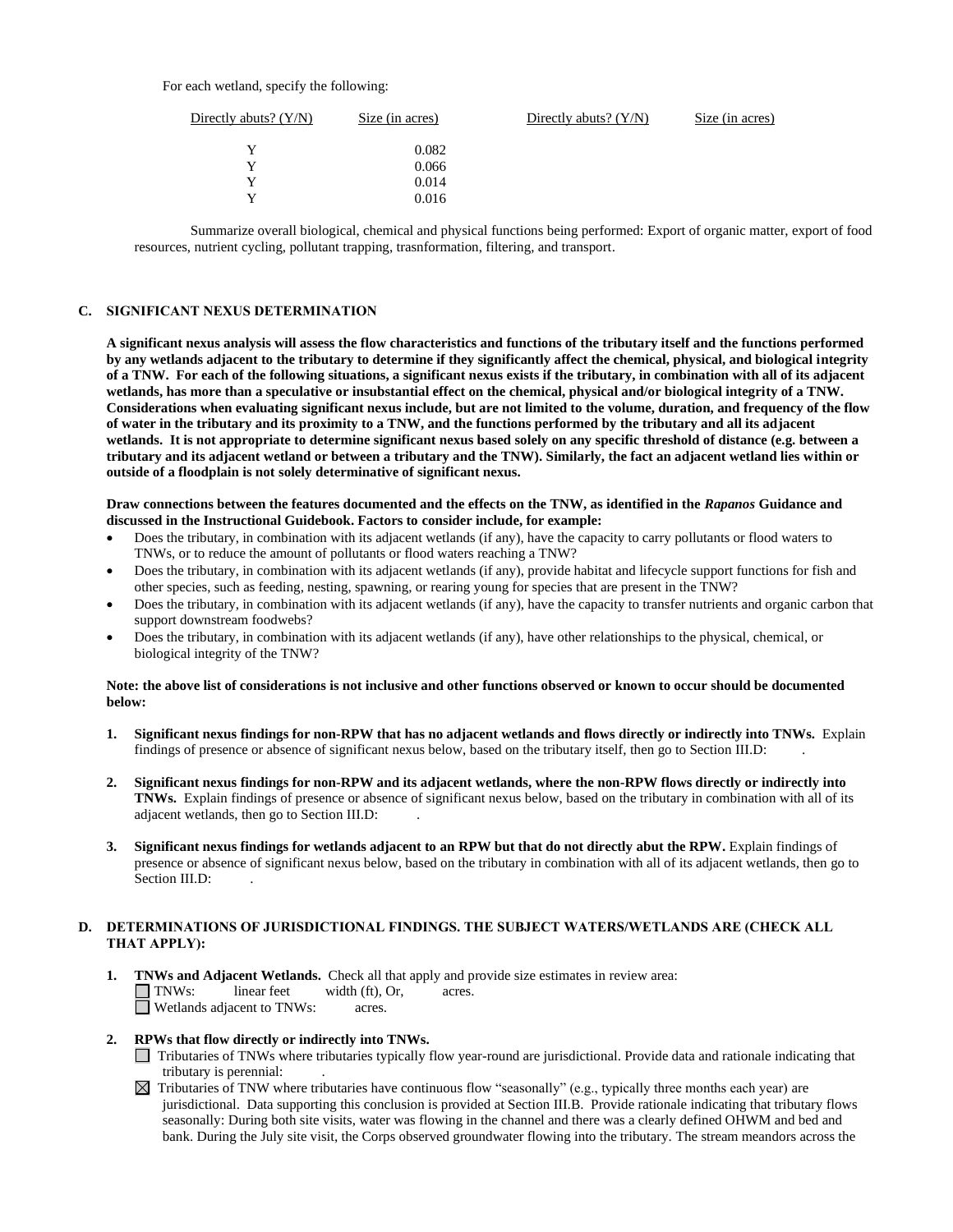site within the Corps area of review and has an estimated width of 6 feet from bank to bank. The stream channel is shown on the NWI Map, aerial imagery, and as a blue line on the USGS National Hydrography Dataset (NHD).

- Provide estimates for jurisdictional waters in the review area (check all that apply):
- $\Box$  Tributary waters: **3,404** linear feet **6** width (ft).<br>
Other non-wetland waters: acres.
	- Other non-wetland waters: acres.
	- Identify type(s) of waters: .

### **3. Non-RPWs<sup>8</sup> that flow directly or indirectly into TNWs.**

Waterbody that is not a TNW or an RPW, but flows directly or indirectly into a TNW, and it has a significant nexus with a TNW is jurisdictional. Data supporting this conclusion is provided at Section III.C.

Provide estimates for jurisdictional waters within the review area (check all that apply):

 Tributary waters: linear feet width (ft). □ Other non-wetland waters: acres.

Identify type(s) of waters: **.**

**4. Wetlands directly abutting an RPW that flow directly or indirectly into TNWs.** 

- $\boxtimes$  Wetlands directly abut RPW and thus are jurisdictional as adjacent wetlands.
	- Wetlands directly abutting an RPW where tributaries typically flow year-round. Provide data and rationale indicating that tributary is perennial in Section III.D.2, above. Provide rationale indicating that wetland is directly abutting an RPW: **.**
	- Wetlands directly abutting an RPW where tributaries typically flow "seasonally." Provide data indicating that tributary is seasonal in Section III.B and rationale in Section III.D.2, above. Provide rationale indicating that wetland is directly abutting an RPW: During the site visits, palustrine forested wetlands were observed directly abutting or touching the unnamed tributaries to the Patapsco River. The unnamed tributaries are RPWs that flow directly or indirectly into the Patapsco River, which then becomes a TNW less than 5 river miles downstream.

Provide acreage estimates for jurisdictional wetlands in the review area: **0.178** acres.

### **5. Wetlands adjacent to but not directly abutting an RPW that flow directly or indirectly into TNWs.**

Wetlands that do not directly abut an RPW, but when considered in combination with the tributary to which they are adjacent and with similarly situated adjacent wetlands, have a significant nexus with a TNW are jurisidictional. Data supporting this conclusion is provided at Section III.C.

Provide acreage estimates for jurisdictional wetlands in the review area: acres.

#### **6. Wetlands adjacent to non-RPWs that flow directly or indirectly into TNWs.**

Wetlands adjacent to such waters, and have when considered in combination with the tributary to which they are adjacent and with similarly situated adjacent wetlands, have a significant nexus with a TNW are jurisdictional. Data supporting this conclusion is provided at Section III.C.

Provide estimates for jurisdictional wetlands in the review area: acres.

#### **7. Impoundments of jurisdictional waters. 9**

- As a general rule, the impoundment of a jurisdictional tributary remains jurisdictional.
- Demonstrate that impoundment was created from "waters of the U.S.," or
	- Demonstrate that water meets the criteria for one of the categories presented above (1-6), or
- $\Box$ Demonstrate that water is isolated with a nexus to commerce (see E below).

## **E. ISOLATED [INTERSTATE OR INTRA-STATE] WATERS, INCLUDING ISOLATED WETLANDS, THE USE, DEGRADATION OR DESTRUCTION OF WHICH COULD AFFECT INTERSTATE COMMERCE, INCLUDING ANY SUCH WATERS (CHECK ALL THAT APPLY):<sup>10</sup>**

<sup>8</sup>See Footnote # 3.

<sup>&</sup>lt;sup>9</sup> To complete the analysis refer to the key in Section III.D.6 of the Instructional Guidebook.

**<sup>10</sup> Prior to asserting or declining CWA jurisdiction based solely on this category, Corps Districts will elevate the action to Corps and EPA HQ for review consistent with the process described in the Corps/EPA** *Memorandum Regarding CWA Act Jurisdiction Following Rapanos.*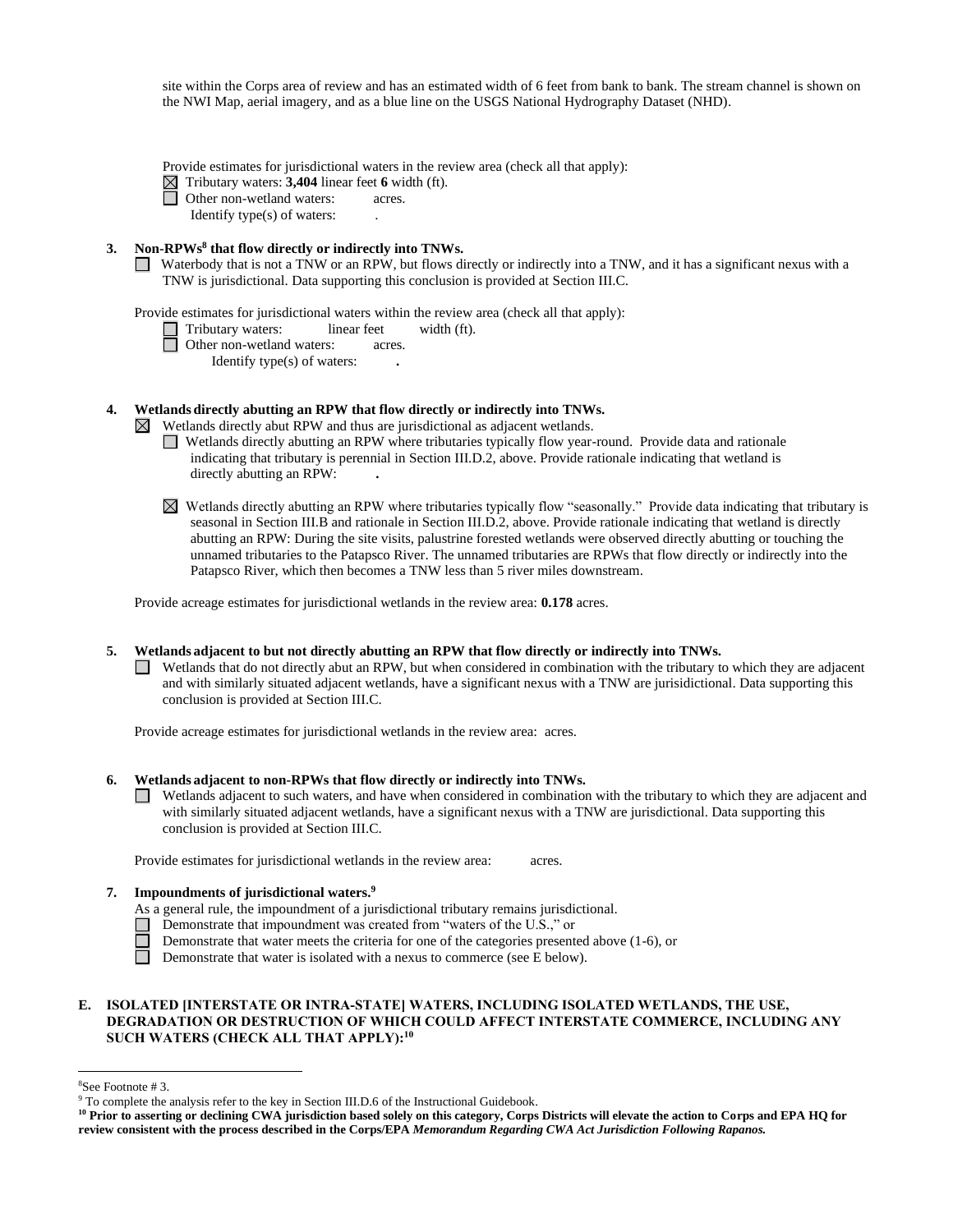|    | which are or could be used by interstate or foreign travelers for recreational or other purposes.<br>from which fish or shellfish are or could be taken and sold in interstate or foreign commerce.<br>which are or could be used for industrial purposes by industries in interstate commerce.<br>Interstate isolated waters. Explain:<br>Other factors. Explain:                                                                                                                                                                                                                                                                                                                                                                                                                                                                                                                                                                                                                                                                                                                                                                                                                               |
|----|--------------------------------------------------------------------------------------------------------------------------------------------------------------------------------------------------------------------------------------------------------------------------------------------------------------------------------------------------------------------------------------------------------------------------------------------------------------------------------------------------------------------------------------------------------------------------------------------------------------------------------------------------------------------------------------------------------------------------------------------------------------------------------------------------------------------------------------------------------------------------------------------------------------------------------------------------------------------------------------------------------------------------------------------------------------------------------------------------------------------------------------------------------------------------------------------------|
|    | Identify water body and summarize rationale supporting determination:                                                                                                                                                                                                                                                                                                                                                                                                                                                                                                                                                                                                                                                                                                                                                                                                                                                                                                                                                                                                                                                                                                                            |
|    | Provide estimates for jurisdictional waters in the review area (check all that apply):<br>Tributary waters:<br>linear feet<br>width (ft).<br>Other non-wetland waters:<br>acres.<br>Identify type(s) of waters:<br>Wetlands:<br>acres.                                                                                                                                                                                                                                                                                                                                                                                                                                                                                                                                                                                                                                                                                                                                                                                                                                                                                                                                                           |
| F. | NON-JURISDICTIONAL WATERS, INCLUDING WETLANDS (CHECK ALL THAT APPLY):<br>If potential wetlands were assessed within the review area, these areas did not meet the criteria in the 1987 Corps of Engineers<br>Wetland Delineation Manual and/or appropriate Regional Supplements.<br>Review area included isolated waters with no substantial nexus to interstate (or foreign) commerce.<br>Prior to the Jan 2001 Supreme Court decision in "SWANCC," the review area would have been regulated based solely on the<br>"Migratory Bird Rule" (MBR).<br>Waters do not meet the "Significant Nexus" standard, where such a finding is required for jurisdiction. Explain:                                                                                                                                                                                                                                                                                                                                                                                                                                                                                                                           |
|    | ⊠<br>Other: (explain, if not covered above): The Corps conducted field reviews on July 23, 2021 and November 23, 2021. During<br>the reviews, two palustrine forested wetlands, exhibiting all three wetland indicators, were identified. One such wetland was located<br>near the western portion of the site boundary, wihtin the Corps area of review, noted as "W-1" and the other wetland was located<br>near the northern portion of the site boundary, within the Corps area of review, noted as "W-3". During the Corps site visits, there<br>was no evidence of a connection surface flow or other hydrologic connection from the wetland systems to other waters of the U.S.<br>Therefore, the palustrine forested wetlands "W-1"and "W-3" are determined to be non-Federally regulated, isolated intrastate<br>waters. Within the Fourth District states, that includes Maryland, isolated waters are not Federally regulated due to the United<br>States v. James J. Wilson case. That is, 33 CFR 328.3(a)(3) has been removed from the Corps regulation in the Forth Circuit. In<br>conclusion, the two isolated wetlands "W-1" and "W-3" at this site are not Federally regulated. |
|    | Provide acreage estimates for non-jurisdictional waters in the review area, where the sole potential basis of jurisdiction is the MBR<br>factors (i.e., presence of migratory birds, presence of endangered species, use of water for irrigated agriculture), using best professional<br>judgment (check all that apply):                                                                                                                                                                                                                                                                                                                                                                                                                                                                                                                                                                                                                                                                                                                                                                                                                                                                        |
|    | Non-wetland waters (i.e., rivers, streams):<br>width (ft).<br>linear feet<br>Lakes/ponds:<br>acres.<br>Other non-wetland waters:<br>acres. List type of aquatic resource:<br>Wetlands:<br>acres.                                                                                                                                                                                                                                                                                                                                                                                                                                                                                                                                                                                                                                                                                                                                                                                                                                                                                                                                                                                                 |
|    | Provide acreage estimates for non-jurisdictional waters in the review area that do not meet the "Significant Nexus" standard, where such<br>a finding is required for jurisdiction (check all that apply):<br>Non-wetland waters (i.e., rivers, streams):<br>width (ft).<br>linear feet.<br>Lakes/ponds:<br>acres.<br>Other non-wetland waters:<br>acres. List type of aquatic resource:<br>Wetlands:<br>acres.                                                                                                                                                                                                                                                                                                                                                                                                                                                                                                                                                                                                                                                                                                                                                                                  |
|    | <b>SECTION IV: DATA SOURCES.</b>                                                                                                                                                                                                                                                                                                                                                                                                                                                                                                                                                                                                                                                                                                                                                                                                                                                                                                                                                                                                                                                                                                                                                                 |
|    | A. SUPPORTING DATA. Data reviewed for JD (check all that apply - checked items shall be included in case file and, where checked<br>and requested, appropriately reference sources below):<br>Maps, plans, plots or plat submitted by or on behalf of the applicant/consultant: Wetland Studies and Solutions, Inc.<br>$\boxtimes$<br>$\boxtimes$ Data sheets prepared/submitted by or on behalf of the applicant/consultant.<br>$\boxtimes$ Office concurs with data sheets/delineation report.<br>□ Office does not concur with data sheets/delineation report.<br>Data sheets prepared by the Corps:<br>Corps navigable waters' study:<br>U.S. Geological Survey Hydrologic Atlas: USGS, The National Map, ArcGIS Online Map Viewer, 11/23/2021.<br>$\boxtimes$ USGS NHD data.                                                                                                                                                                                                                                                                                                                                                                                                                |

- USGS 8 and 12 digit HUC maps.
- U.S. Geological Survey map(s). Cite scale & quad name: USGS 7.5' Quadrangle Map, Relay, MD 1974.
- USDA Natural Resources Conservation Service Soil Survey. Citation: USDA, 2019, Anne Arundel County Digital Data .